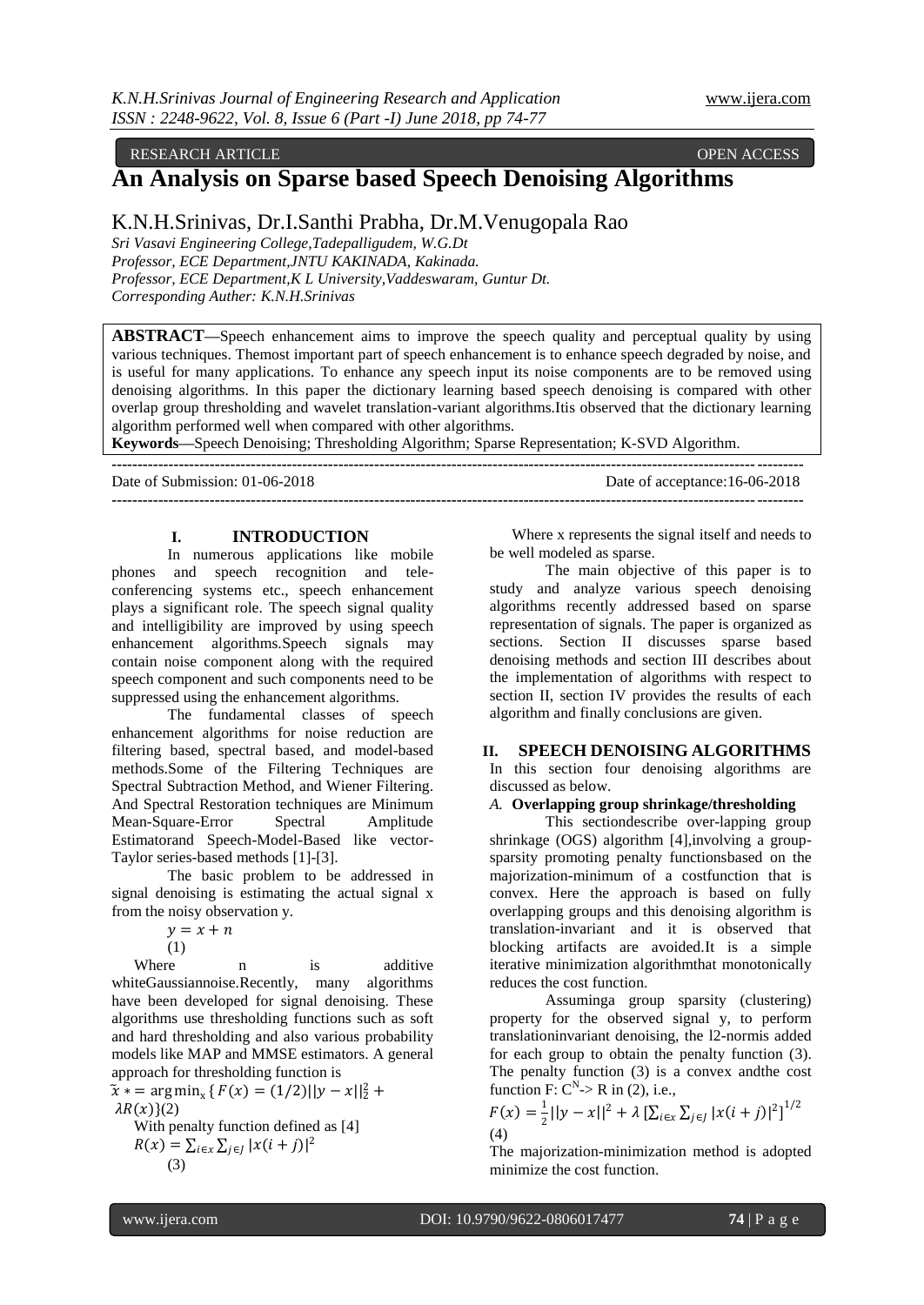#### *B.* **Group sparse with convex optimization**

Anon-convex regularization term is chosen such that the totalcost function is convex[5]. Therefore, in the standard convex formulationsparsity is more strongly promoted.

Albeit [6] defined the group-sparse denoising problemformulated as convex optimization problem in terms of a non-convex penalty function with parametric form. In this the cost function is monotonically reduced by using iterative algorithm.

# *C.* **Wavelet Domain sparsity and total variation**

Thewavelet transform [6]denoted by W and the wavelet coefficients of signal x (1) as  $w = Wx$ . And the coefficients indexed as  $w_{ijk}$  where j and k are the scale and time indices,respectively.

In this work, the translationalinvariant wavelet transform (i.e.,undecimated),  $W<sup>T</sup>W=1$  is used and it satisfies Parseval. The total variation of x (1) is defined  $TV(x):=||Dx||_1$  where D is the difference matrix of first order.

#### *D.* **Overcomplete Dictionary learning**

An over-complete dictionary is one in which the number of atoms is greater than thesignal dimensionality.Aprespecified or an adapting learning-based approach are used to realize this.

The prespecifieddictionaryapproach [7] the is based on a predefined mathematical function, likewavelet transform (DWT) or discrete cosine transform (DCT) etc.Dictionaries obtain from such functions are relatively easy toobtain and aresuitable for generic signals. Optimizing a dictionary is done by iterative algorithm with assumption of initial dictionary and modifiesit.

#### **III. IMPLEMENTATION**

In this section the methods discussed in section II are explained.

#### *A.* **Overlapping group shrinkage/thresholding [8]**

To minimize the cost function (2) the majorization and minimization method is used. Firstly the penalty function is majorized using the inequality statement and the elements of x are decoupled to get the modified majorize function  $r(i,x)$ . The MM method produces the sequence x for which both converge producing the denoised signal. The algorithm steps are: Firstly input  $y \in C^N$ ,  $\lambda$ >0,J is considered and the assigned or initialized the value to x and the iterate until the majorize function  $r(i) = \sum_{j=1}^n \sum_{k \in J} \{ |x(i - j + k)|^2 \}^{1/2}$  and  $x(i) = y(i)/(1 + \lambda r(i))$  function converge.

*B. Group sparse with convex optimization [9]* This method is derived from MM method but the penalty function is modified with prior assumptions. The cost function is defined

$$
F(x) = (1/2)||y - x||_2^2 + \lambda \sum_{i \in \mathbb{Z}} \phi(|x(i, k)|_2; a)
$$

where  $\phi$  is penalty function with a nonconvex sparsity. The penalty function with respect to the value a sets the threshold towards the convergence of cost function. The algorithm steps involved in this method are: firstly the input is initializing with y and then iterate the steps until the function converges with the following equations

 $K-1$ 

 $k=0$ 

$$
a(i) = \sum_{k=0} \{ |x(i+j)|
$$
  
b(i)= $\phi$ (a(i))/a(i)
$$
r(i) = \sum_{k=0}^{K-1} b(i - j)
$$

$$
r(i) = \sum_{j=0}^{i} b(i - j)
$$

$$
x(i) = y(i)/(1 + \lambda r(i))
$$

 $K-1$ 

 $3^{2^{1/2}}$ 

The overlapping group thresholding with soft, absolute and atan methods.

# *C.* **Wavelet denoising [10]**

TheWATV denoising method uses split augmented Lagrangian shrinkage algorithm and it also applies the convex way to reduce the cost function.The proposed formulation (4) requires parameters  $\lambda$ j ,aj ,and β. Here using aj = 1/ $\lambda$ j or slightly less  $(e.g., 0.95/\lambda j)$  is used to maximally induce sparsity while keeping F cost function convex.

# *D.* **Overcomplete Dictionary learning [11]**

Sparse representation is to express a given signal **y** ofn dimension as a linear combination of a small number of signalstaken from a dictionary also called the "resource" database.Elements of the dictionary are called atoms andthey are typically unit normfunctions.They are denoted as dictionary D and the atoms as  $\phi$  *k*,  $k = 1, 2, ..., N$ , where *N* is the size of the dictionary.The dictionary is overcomplete  $(N \ge n)$ when it spansthe signal space.TheK-means algorithm, called the K-SVD algorithm is used for dictionarylearning, has been proposed byAharon et al [11].

The objective function of KSVD algorithm ismin(D, X) {(||Y – DX|)| $^2$  subject to ∀i,  $|| ||x||_2 \leq T_0$ . X is the sparse matrix obtained from given D is the Dictionary and Y the signal using pursuit algorithm. Then using SVD decomposition update the dictionary and reduce the overall error and while this converges it yields a solution.

# **IV. RESULTS & DISCUSSION**

This section discusses about the results obtained after denoising algorithms are applied on the noisy signal and the SNR of each method is also obtained.

#### *A.* **Original Signal and Noisy signal**

The plot of original signal and the noisy signal are shown in figure 1  $\&$  2. The frequency plot and signal plot are also indicated in both the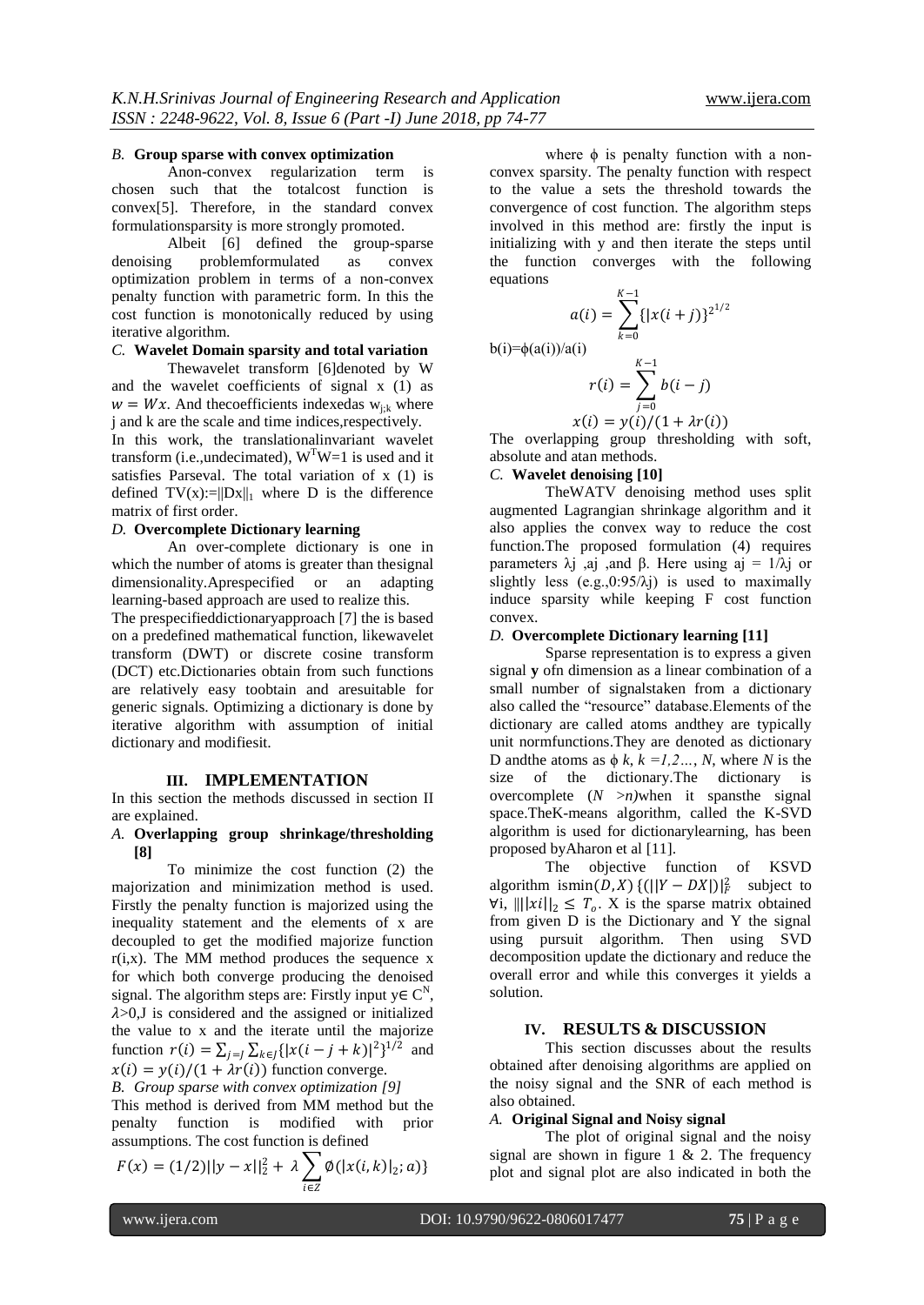figures. The amount of noise added to the speech signal is 10dB.





### *B.* **Overlapping group shrinkage/thresholding**

The frequency plot and signal plot are of the different thresholding methods i.e. soft, block etc. are plotted in figure 3-7.



**Figure -3**







**Figure-7**

# *C.* **Wavelet Translation invariant**

The frequency plot and denoised speech of wavelet translation invariant method is plotted in figure 8.